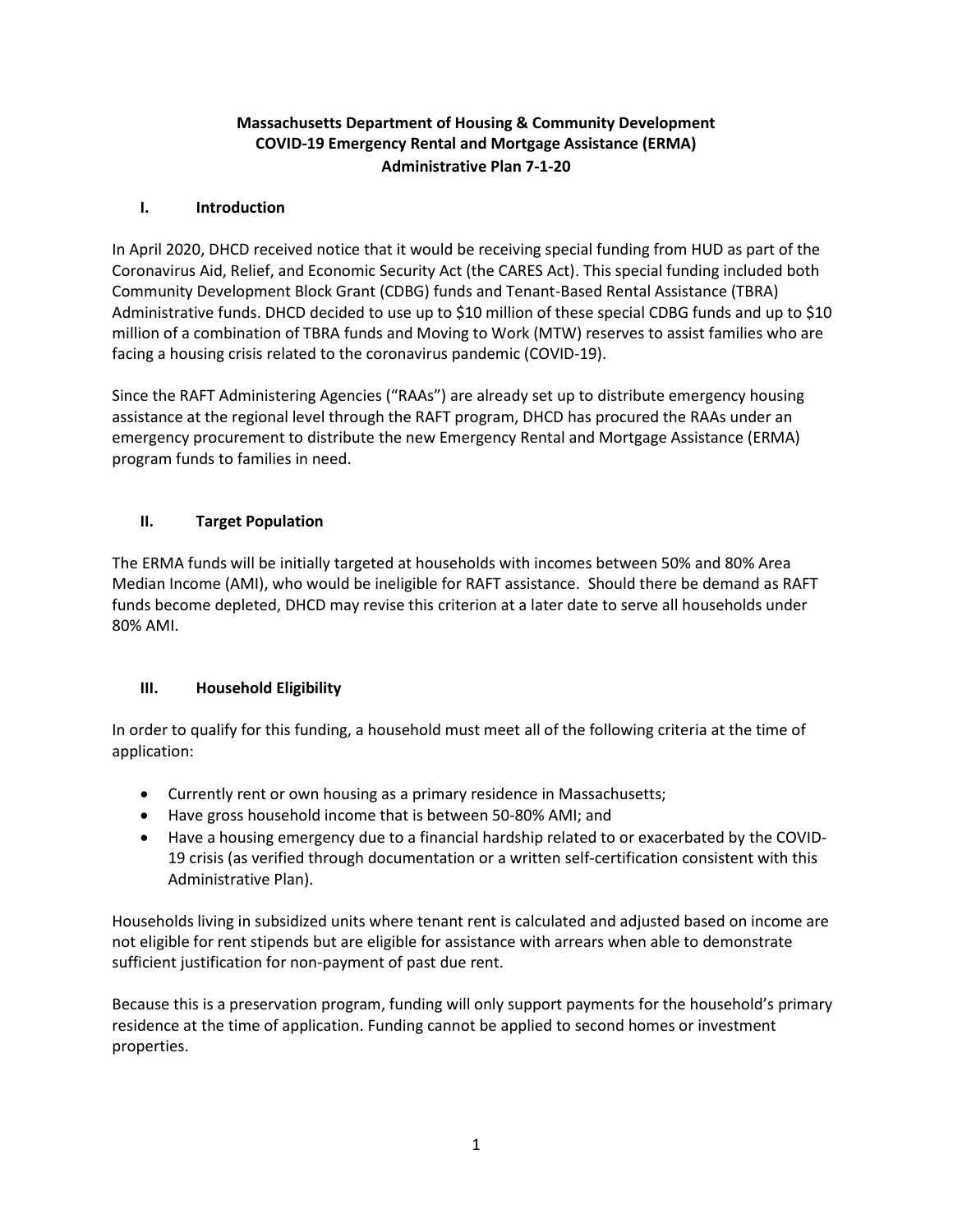### **IV. Eligible Uses of Funds**

Up to \$4,000 per household over a 12-month period can be utilized to assist with the following expenses for the household's primary residence:

- Rental and mortgage arrears for payments due no earlier than April 1, 2020; and
- Rental and mortgage stipends for payments due after the date of application.

However, the MTW/TBRA funding source restricts uses as follows:

- MTW/TBRA funds can only support households with at least one member with an eligible immigration status.
- MTW/TBRA funds cannot be used for rental/mortgage stipends.

|                                                                       | <b>CDBG Funds</b> | MTW/TBRA<br><b>Funds</b> |
|-----------------------------------------------------------------------|-------------------|--------------------------|
| Use of Funds                                                          |                   |                          |
| Rent or mortgage arrears                                              |                   |                          |
| Rent or mortgage stipends                                             |                   |                          |
| <b>Immigration Status</b>                                             |                   |                          |
| Households with at least 1 member<br>with eligible immigration status |                   |                          |
| Households without any members<br>with eligible immigration status    |                   |                          |

#### **V. Application Process**

There will be a single application process for ERMA and RAFT. Households seeking assistance will first be asked about their household income. If their gross income exceeds 80% AMI, they will be deemed ineligible and referred elsewhere. If their income appears to be below 80% AMI, they will begin the RAFT/ERMA application.

## **VI. Required Documentation**

#### *Proof of Income*

Income documentation must account for the gross income of all household members who are at least 18 years of age at the time of application.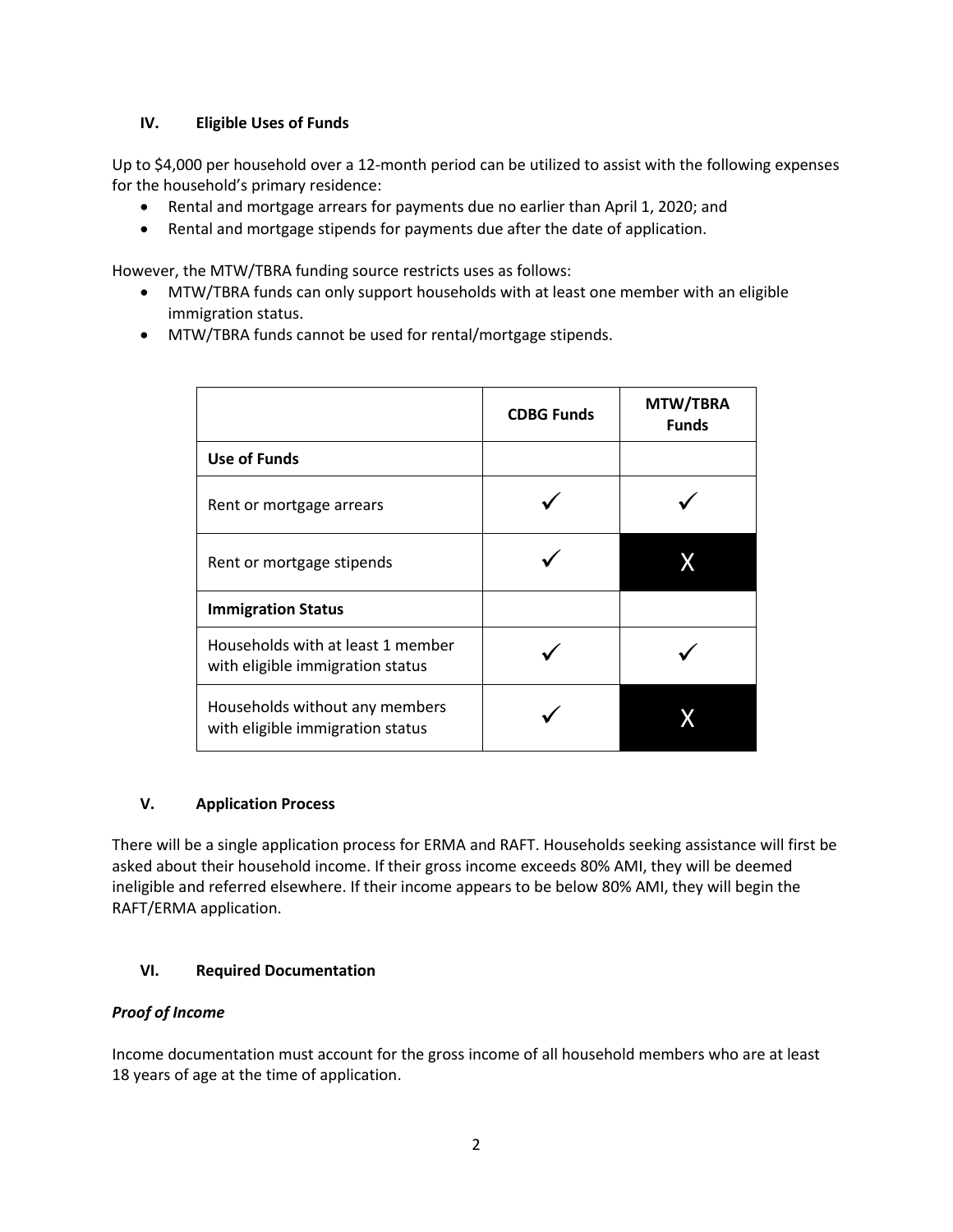In determining eligibility, applicants will be asked to verify one month's gross household income with documentation that is dated within 60 days of the application. However, if the household is unable to produce income verifications, RAAs will accept a self-certification of gross household income in the application.

RAAs should use the RAFT/ERMA Income Definitions document when calculating income. This document explains what sources of income are included and excluded for purposes of determining income eligibility. It also explains what expenses may be deducted from an applicant's gross income. Please note that the extra \$600 weekly unemployment benefits that are currently being paid to eligible recipients as part of the CARES Act should be excluded from the calculation of gross income.

Any household member age 18 and older with zero income must complete a Statement of Zero Income.

## *Proof of Housing Crisis*

In order to be eligible for ERMA, households must be experiencing a current housing emergency due to a financial hardship related to or exacerbated by the COVID-19 crisis. The applicant will be asked to supply any supporting documentation of the financial hardship. If the household is unable to produce supporting documentation as to financial hardship, RAAs will accept the self-certification of financial hardship as written in the application. However, the amount owed in arrears must be verified through documentation.

Examples of supporting documentation of financial hardship include, but are not limited to:

- A letter/email from employer stating household member has been laid off or hours reduced,
- Documentation of loss of childcare or need to resign from employment or reduce hours in order to stay home due to school or camp closures,
- Application for unemployment insurance,
- Documentation of loss of employer-sponsored health insurance, or
- Documentation of death of household member and loss of their income.

## *Proof of Housing Assistance Need (\$)*

The amount of housing assistance granted must be supported by the following documentation:

| <b>Use of Funds</b>         | <b>Required Documentation</b>                                              |
|-----------------------------|----------------------------------------------------------------------------|
| Rental arrears              | Notice of rent arrears issued by landlord with verification of amount      |
|                             | overdue.                                                                   |
| Mortgage arrears            | Notice of mortgage arrears or account statement issued by lender with      |
|                             | verification of amount overdue.                                            |
| Rental/Mortgage<br>stipends | Copy of lease or other third-party documentation verifying rent amount,    |
|                             | frequency of payment, and due date (e.g., letter from the landlord) or     |
|                             | most recent mortgage statement and a detailed written explanation within   |
|                             | the application explaining how the current financial hardship will prevent |
|                             | the household from being able to afford upcoming rent or mortgage          |
|                             | payments for at least 1 month.                                             |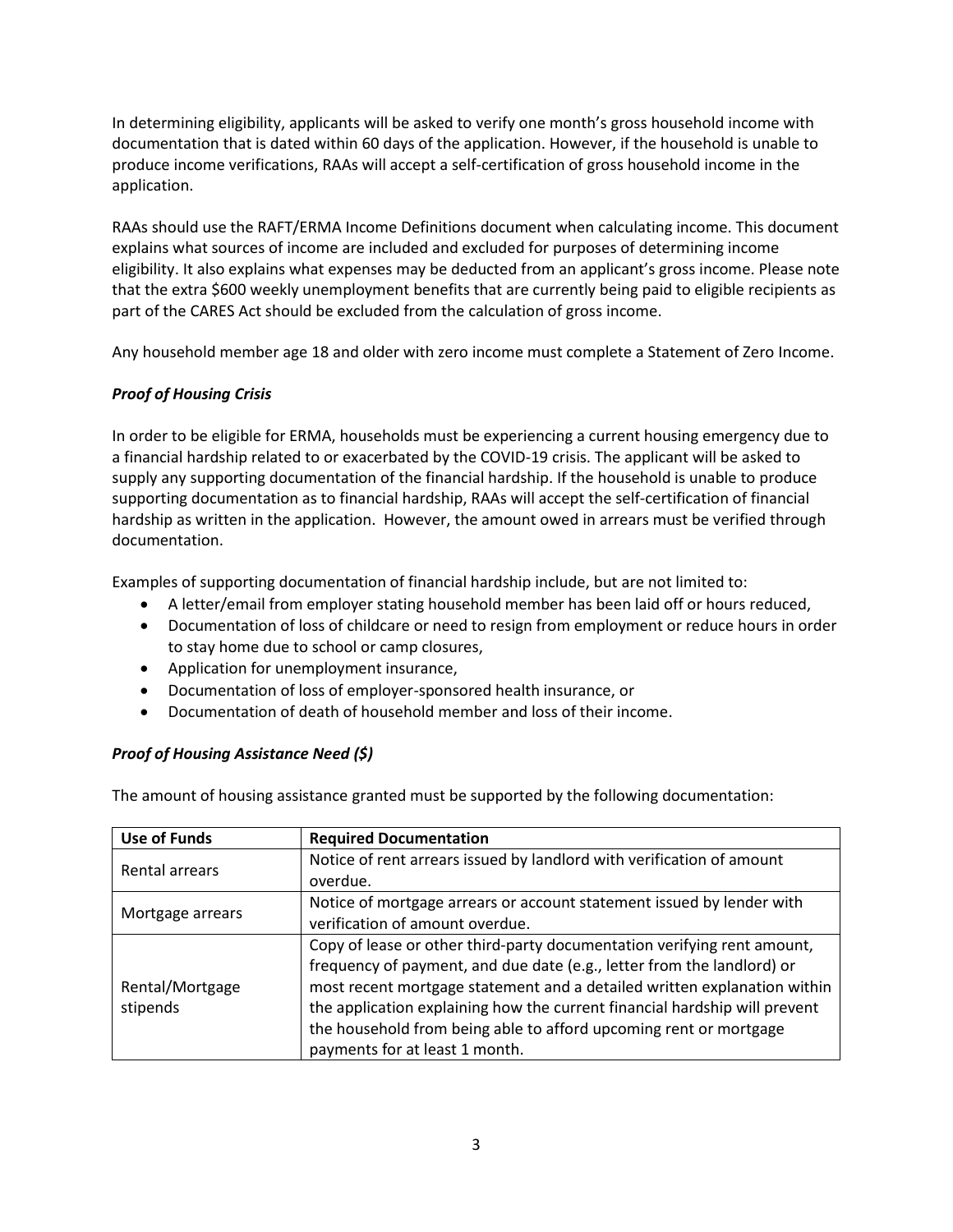### *Vendor Documentation*

All payments made on behalf of a household must be paid directly to the vendor (either the property owner or the lender) after the following applicable conditions for payment are met.

### Rental Assistance Vendor Documentation

In order for an RAA to make a rental assistance payment to a property owner on behalf of a participant household:

- 1. The property owner or his/her agent must provide a completed W-9 tax form; and
- 2. Landlord's proof of property ownership must be documented by either:
	- a. The property owner or agent providing a copy of the deed, most recent real estate tax bill, or current property insurance policy; or
	- b. The RAA verifying property ownership with the municipal Assessor's Office or with the Registry of Deeds. If this option is used, the agency must maintain a physical copy of such verification in the applicant file; and
- 3. The property owner or agent must sign an agreement to halt any current eviction proceedings and not start eviction proceedings for the arrears that are covered by ERMA funds.

### Mortgage Assistance Vendor Documentation

In order to make a mortgage assistance payment to a lender:

- 1. Applicant's proof of property ownership must be documented by either:
	- a. The applicant providing a copy of the deed, most recent real estate tax bill, or current property insurance policy; or
	- b. The RAA verifying property ownership with the municipal Assessor's Office or with the Registry of Deeds. If this option is used, the agency must maintain a physical copy of such verification in the applicant file; and
- 2. The applicant must submit a copy of a current mortgage statement that verifies the lender and where to send a payment.

#### **VII. Benefit Limits**

No household may receive more than \$4,000 of RAFT or ERMA combined assistance within a 12-month period. HomeBASE benefits will not be considered in eligibility or assistance level of ERMA benefits and vice versa.

In addition, ERMA funding cannot be used for eligible expenses already being paid for by another state or federal source (e.g., Local CDBG, HOME, ESG, Community Preservation Act or Local Affordable Housing Trusts). In the application, households will certify that they will not accept any ERMA funds for mortgage/rent payments or mortgage/rent arrears, as applicable, that have already been mitigated by another funding source.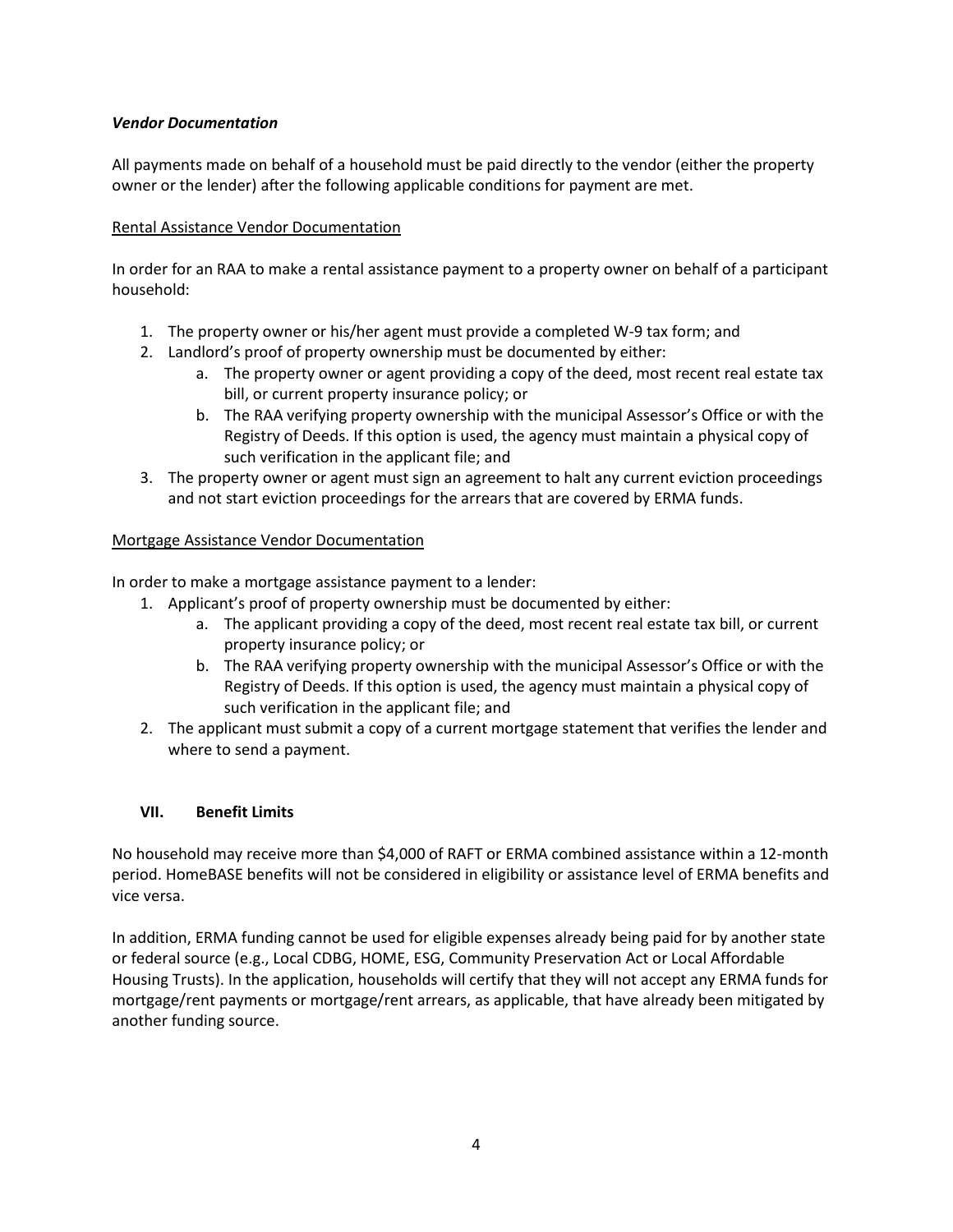ERMA funds could be combined with other locally funded assistance if the housing emergency exceeds the maximum ERMA benefit (e.g., ERMA funds are used to pay for April, May, and June arrears and CPA funds are used to pay for the July rent).

| <b>Household Situation</b> | <b>Priority Funding Sources</b>                         |
|----------------------------|---------------------------------------------------------|
| 50% AMI or lower           | <b>RAFT or Upstream RAFT</b><br>$\bullet$               |
|                            | • CR-RAFT (MassHousing)                                 |
|                            | Local program, if available<br>$\bullet$                |
| 50 to 80% AMI              | MTW/TBRA or CDBG-CV depending on situation<br>$\bullet$ |
|                            | Local program, if available<br>$\bullet$                |
| Above 80% AMI              | Local program, if available<br>$\bullet$                |

RAAs should administer state emergency housing assistance programs as follows:

### **VIII. Denials and Administrative Reviews**

#### *Denials*

A household may be found ineligible for ERMA at the time of the RAFT-ERMA screen, during the RAFT-ERMA application process, or after their application is complete. Households who are ineligible or who become ineligible for ERMA will receive a Notice of Ineligibility. The appropriate ineligibility reason should be marked.

## *Administrative Reviews*

Households who are found ineligible for ERMA and who disagree with the ineligibility decision may request an administrative review of their denial. The applicant's right to a review is described in the RAFT-ERMA Notice of Ineligibility. Each Administering Agency must fill in the appropriate address on page 2 of the Notice before sending it to any ineligible applicant. The applicant has 10 days from the date of the notice to request a review. Reviews will be performed, within 15 days from the request for a review, at the Administering Agency level by a supervisor who is familiar with the program but unfamiliar with the particular case being reviewed. The decision should be sent to the client and a copy of the written finding should be placed in the applicant's file. There is no appeal to DHCD of this finding.

## **IX. Accounting and Fiscal Management**

## *Allocation of Funds*

DHCD will execute a separate contract with each RAA for each source of funding. Initial funding allocations for each RAA will be determined by DHCD based on recent RAFT spending. DHCD may hold back initial funds so that allocations can be adjusted at a later time once regional demand can be analyzed.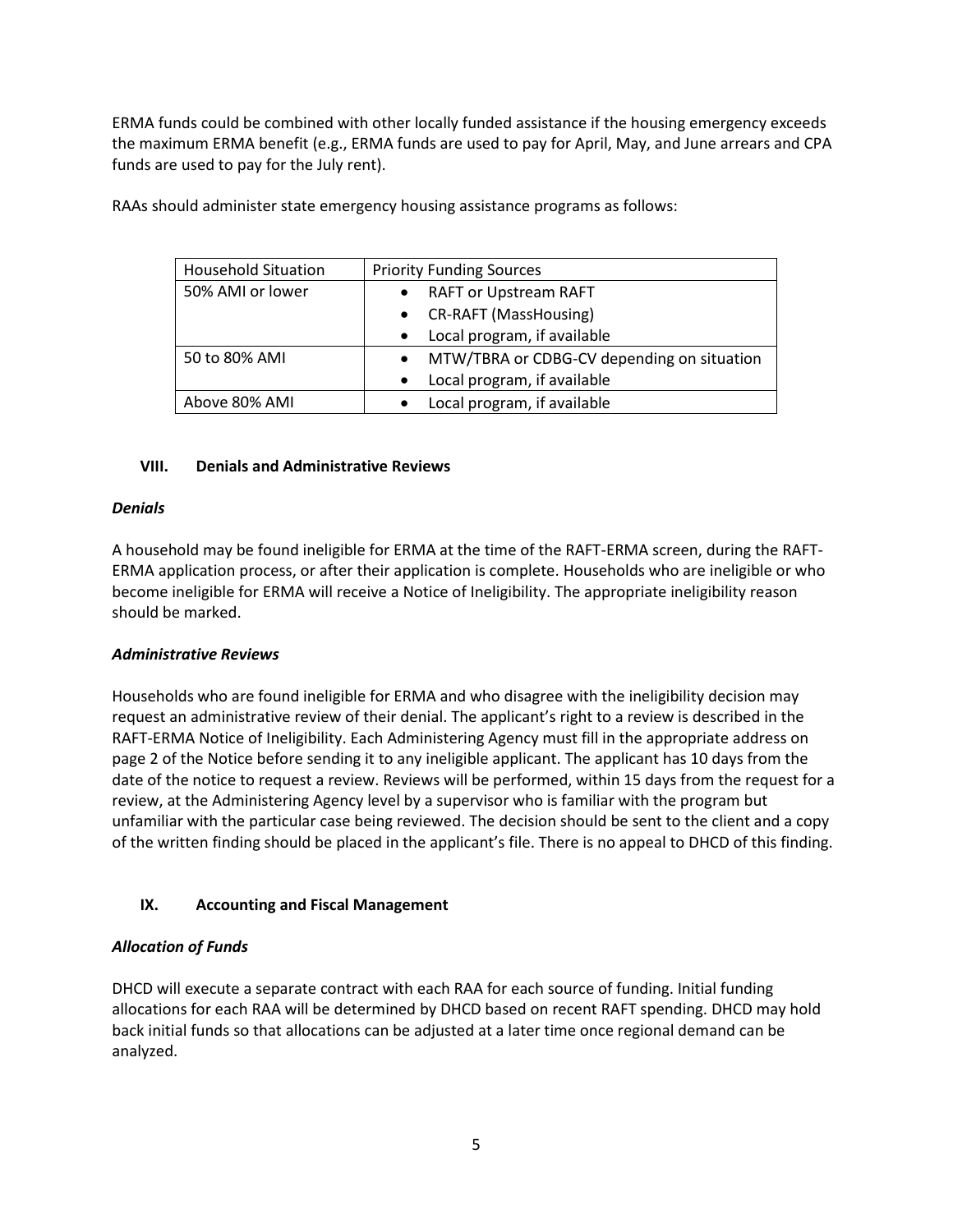### *Payment and Reimbursement*

Upon contract execution and subject to the availability of funding, DHCD will grant each RAA an estimated one month of start-up funds based upon recent RAFT spending. At the end of each month RAAs will submit actual cost invoices to DHCD, within 10 business days following completion of the service period.

### *Administrative Fee*

The RAAs will be paid an administrative fee equal to 18.95% of all service dollars paid for each billing period.

### **X. Data Tracking and Reporting**

Household information and payments will be entered into the HAPPY software, pursuant to any instructions that may be issued by DHCD. For tracking, invoicing, and reporting purposes, staff must select whether the household was served by the MTW or CDBG funding source.

DHCD will periodically pull reports from HAPPY on the following items:

- Applicants denied and reason for denial (income, documentation, or other)
- Amount of assistance requested/needed
- Amount granted and source of funding
- Applicants served, broken down by Mortgage vs. Rental Assistance
- Demographics, such as but not limited to: household size and income and head of household race, gender, and ethnicity

A majority of these funds are federal CARES Act funds. HUD has not yet issued detailed guidance around the reporting requirements for CARES Act funds. However, RAAs will be required to comply with future reporting requirements related to this funding and this Administrative Plan will be amended or supplemented in accordance.

## **XI. General Administration of Funds**

MTW, CDBG and CARES Act funding is subject to 2 CFR 200 (the Super Circular) unless they are otherwise waived, alternative requirements are specified or they are rendered inapplicable by the CARES Act. All RAAs must comply with the requirements of 2 CFR 200 in the administration of this funding.

## **XII. Financial Reporting**

In addition to regular invoices, the RAAs are required to keep all RAFT, MTW and CDBG funds and accounting records separate for reporting and auditing purposes. The agency's auditors must prepare supplemental financial statements that breakout each funding source for this program on a separate Balance Sheet and Income Statement. DHCD will reconcile with all agencies and will recapture any unused funds.